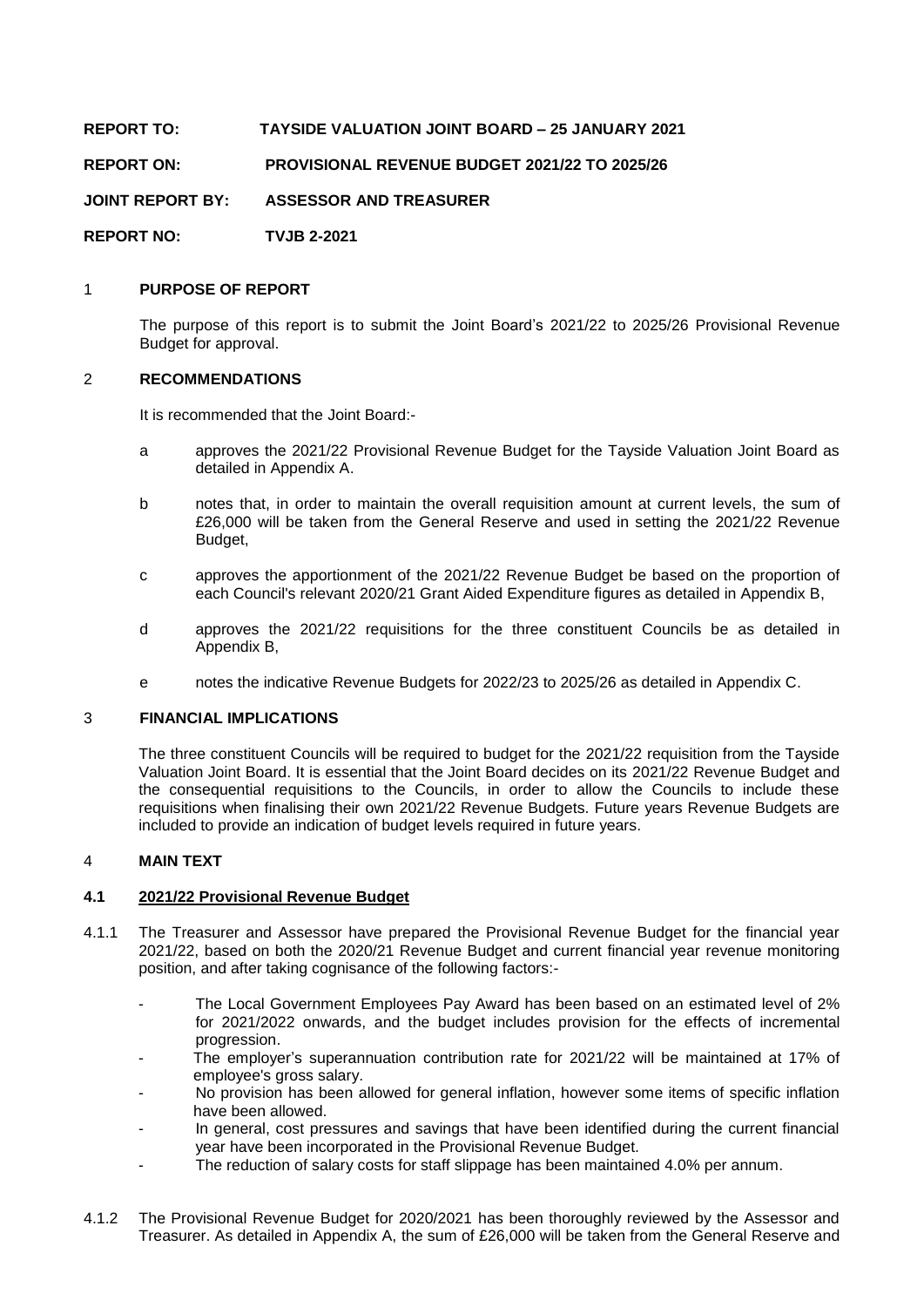used in setting the 2021/22 Revenue Budget resulting in a standstill Provisional Net Revenue Budget for 2021/22 of £2,765,068.

- 4.1.3 In setting the 2021/22 Provisional Revenue Budget, salary costs have been increased by 1.2% to cover staff increments and a pay award of 2% has been assumed. These have been offset by a reduction in anticipated expenditure in relation to the Barclay Review, a reduction in the Training Costs budget and the removal of one existing vacant post, resulting in an overall reduction in Staff costs of £18,336. Property costs have remained unchanged following two years of savings which resulted from the relocation of the Dundee and Angus offices to William Wallace House. Supplies and services have increased by less than 1% reflecting anticipated central recharges. The budgets for travel costs and valuation appeal expenses have been maintained at current levels. In addition, the registration recharge has been increased by £9,079 in line with salary inflation, while the additional electoral registration duties recharge has remained unchanged, at £27,000.
- 4.1.4 The Scottish Government have been discussing the implementation of the Barclay Review with Assessors across the country. Allocations were received in 2019/20 and 2020/21 based on the Assessor's plans and estimated financing requirements have been calculated for the remaining periods. The Joint Board have included an estimated provision of £302,378 for these costs in the 2021/2022 Revenue Budget, along with the corresponding council funding. The estimated requirements for future years is included in the 2021/2022 revenue budget and future year revenue budgets included in Appendix C. The additional funding for 2021/22 has still to be confirmed by the Scottish Government through its own budget process.

#### **4.2 Reserves and Balances**

- 4.2.1 Section 12(1) of the Local Government Scotland Act 2003 states that "it is the duty of a local authority to observe proper accounting practices". In terms of proper accounting practice, CIPFA have issued guidance on Local Authority Reserves and Balances. The key requirements of the guidance, as they affect the Joint Board, are twofold:
	- i the setting out of a clear protocol covering the purpose, utilisation, management, control and review of reserves and balances,
	- ii the inclusion in the annual budget report of a statement on reserves and balances, detailing the proposed strategy over the budget period, after taking into account the strategic, operational and financial risks facing the Joint Board.
- 4.2.2 As outlined above, the CIPFA guidance on Reserves and Balances requires a protocol for the operation of the Joint Board's General Reserve. This has previously been approved by the General Purposes Sub-Committee, at which time it was highlighted that the guidance does not make recommendations as to the required levels of reserves and balances, stating that this is very much a matter for local judgement, in light of local circumstances. In respect of the Reserves and Balances protocol, the Joint Board is advised that the 2019/20 Audited Annual Accounts showed a General Reserve balance of £141,000 (taking account of the projected outturn for 2020/21), of which £102,000 is not ringfenced for use towards the implementation of the Barclay Review.
- 4.2.3 The latest 2020/21 Revenue monitoring report to 30 November 2020 highlights a projected underspend of £26,000. If the final outturn is an underspend, this will be used to replenish the General Reserve up to the £26,000 which was used in setting the 2020/21 revenue budget, with any additional surplus being returned to the constituent Councils in the proportions detailed per Appendix B in line with the previous decision of the Joint Board. Therefore the level of the General Reserve at 31 March 2021 is projected to be £141,000 (taking account of the projected outturn for 2020/21), of which £102,000 is not ringfenced for use towards the implementation of the Barclay Review.
- 4.2.4 Taking account of the relatively low risk profile of the Joint Board, it is still the professional opinion of the Treasurer that the minimum level of uncommitted balances that the Joint Board should operate with is £60,000 (around 2% of net expenditure). Given the on-going financial pressures on Councils, particularly in terms of reducing cash settlements, the Treasurer has advised that in order to ensure no overall increase in the requisition from the constituent Councils in 2021/22, the sum of £26,000 can be taken from the General Reserve and used in setting the 2021/22 Revenue Budget. As a result, the estimated General Reserve balance at 31<sup>st</sup> March 2022 (taking account of the projected outturn at 31<sup>st</sup> March 2021 detailed above, and excluding the balance ringfenced for use towards the implementation of the Barclay Review), is £76,000.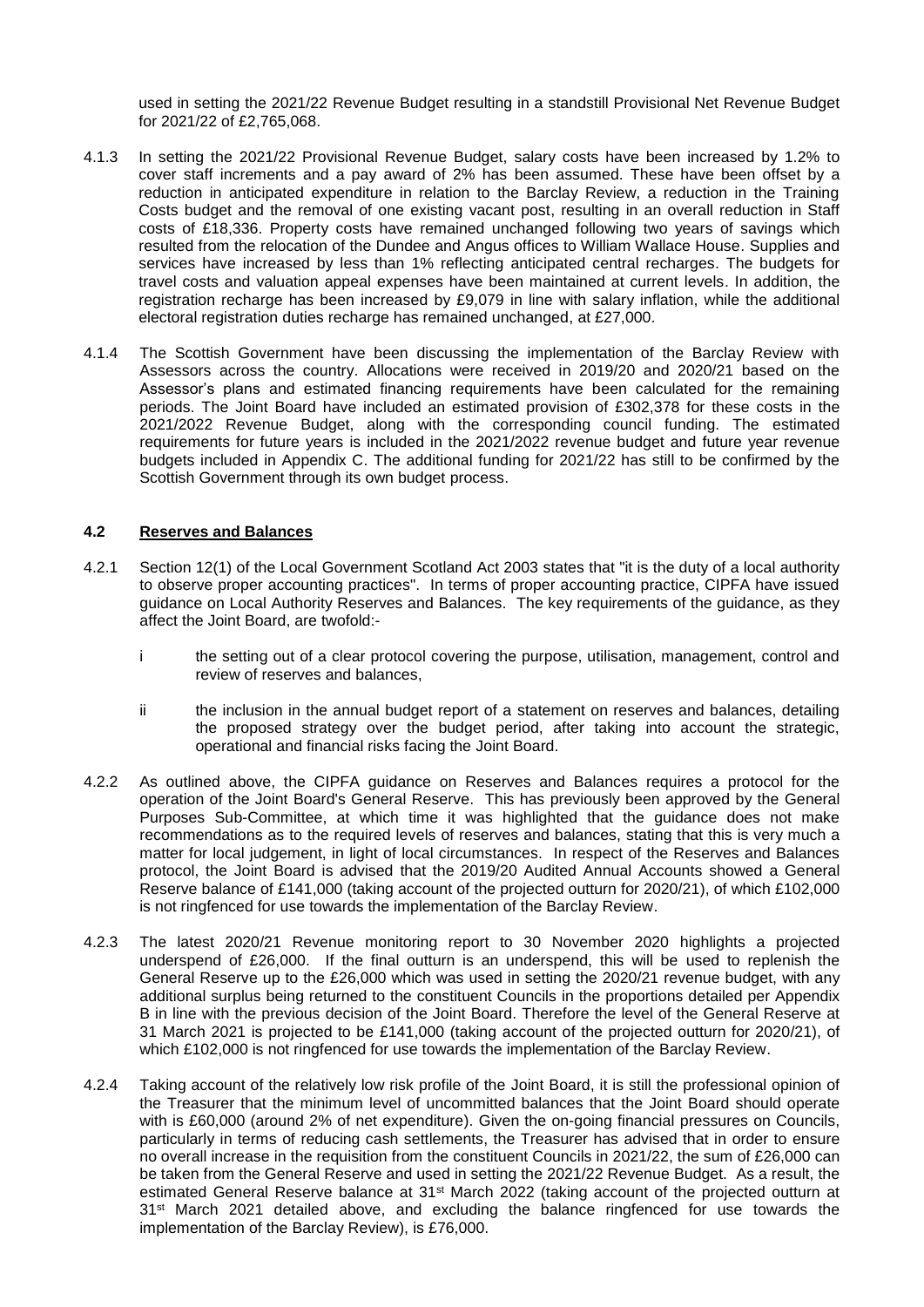- 4.2.5 In arriving at the proposals outlined above, the Treasurer has taken into account the key strategic, operational and financial risks facing the Joint Board over the 2021/22 financial year. The main factors considered by the Treasurer were:
	- the possibility of new cost pressures or responsibilities emerging during the course of the financial year;
	- the inherent uncertainty in the nature and/or volume of valuation appeals;
	- the stability of service provision and certainty of income streams;
	- increased costs arising from the implementation of the Barclay Review
	- the inherent uncertainty surrounding matters such as pay awards, interest rates, price inflation, the COVID-19 pandemic and Brexit;
	- the possibility of major items of unforeseen expenditure;
	- the achievability of the staff slippage provision and the possibility of identifying further budget savings and efficiencies, if required;
	- the adequacy of the Joint Board's insurance arrangements

#### 4**.3 Medium and Long Term Financial Planning**

4.3.1 Effective financial planning for the medium and longer term is very difficult to complete while the constituent Councils only have, at most, indicative revenue budgets, for the years beyond the first year of a multi-year budget planning cycle. However, at Appendix C, a 5 year revenue budget is included to provide an indication of future year's revenue budget requirements. Several issues have been identified concerning the potential future budget requirements for the Joint Board and consequently the funding requirements for constituent Councils. These issues are set out in sections 4.3.2 to 3.3.8 below.

#### **4.3.2 Statutory Basis of Service Provision**

The statutory basis for the workload of the Joint Board implies reduced opportunity for budget efficiencies where there are restricted choices regarding how the service levels have to be maintained. Changes in the statutory level of service will have budget implications which are largely beyond the control of the Joint Board.

## **4.3.3 Barclay Review**

The Scottish Government accepted a number of the recommendations of the Barclay Review and has introduced the Non-Domestic Rates (Scotland) Act 2020. The provisions of the Act have potentially significant implications for the Valuation Joint Board's future Revenue Budgets. These include;-

- Three Year Revaluation Cycle for Non Domestic Rates. The revaluation cycle is normally to have a revaluation every 5 years, although the latest revaluation was undertaken after a period of 7 years. The move to a three yearly revaluation cycle has required a significant increase in staffing requirements to cope with the additional workload.
- Increased consistency in service delivery across Joint Boards. This requirement will involve digital upgrade costs involving IT infrastructure and process related costs.
- The requirement to supply Provisional Valuations on Request may have a potentially significant increase in the resource required to provide this service.
- Plant and Machinery Valuation changes to the scope and manner of plant and machinery valuations may involve a significant increase in workload for Valuation Boards.

Discussions by Assessors across the country have identified future resource requirements arising from the Barclay Review and funding support from the Scottish Government has been confirmed until the end of the 2024/25 financial year. The Assessor hopes that funding will continue beyond 2024/25, but no guarantee for continued funding has been made by the Scottish Government. As the Valuation Joint Boards are restricted in sources of income, any shortfall in central funding beyond the 2024/25 financial year will require to be made up from constituent Councils. The estimated resource requirements are reflected in the 5 year revenue budget included at Appendix C.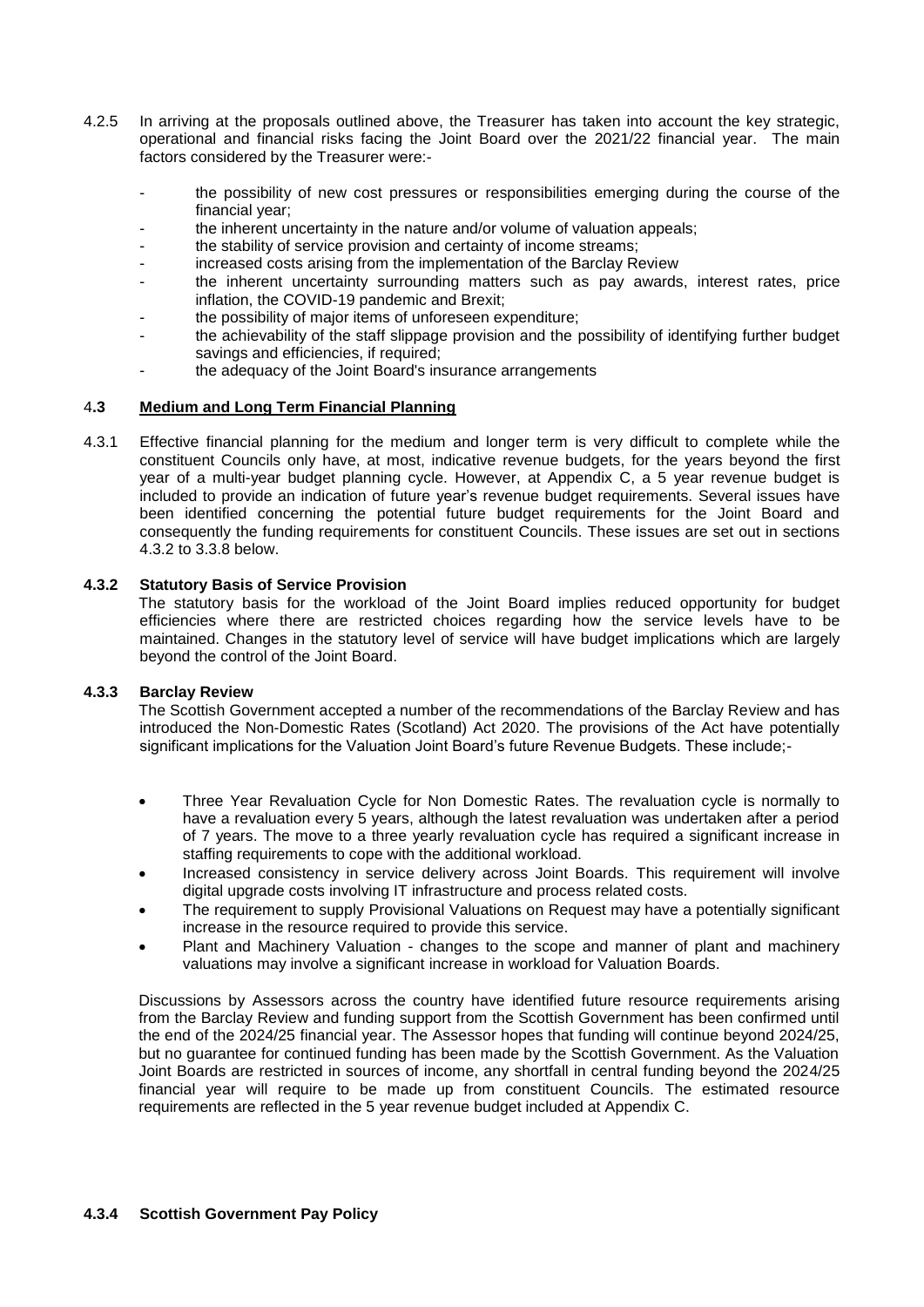The Scottish Government's pay policy will have a corresponding knock on effect on valuation joint board's budgets.

#### **4.3.5 Individual Electoral Registration**

The required systems and procedures for the updated Electoral Registration process have involved the Valuation Joint Board in significant additional expenditure, and in recent years grant funding has been provided by the UK Cabinet Office to meet this increased expenditure. New procedures expected to remove the requirement for additional expenditure have now been introduced and it is not anticipated that central grant funding will continue beyond 2020/21. No guarantee for continued funding has been made should the anticipated reductions in expenditure not be realised. As the Valuation Joint Boards are restricted in sources of income, any shortfall in funding will require to be made up from constituent Councils.

#### **4.3.6 Withdrawal from the European Union**

The Joint Board, like all other public sector organisations, are concerned about the potential impact of Brexit. While there is more clarity regarding the outcome, the following areas of concern are being monitored.

#### **Funding**

As the economic impacts of Brexit become clearer, there could be a significant impact on the grant settlement from the government, which will affect constituent Councils, the main sources of funding for the Joint Board.

#### **Number of Appeals**

In line with a perceived increased threat from an economic downturn, there is expected to be an increase in the number of appeals. Along with the move to a 3 yearly valuation cycle from 2022, as per the Barclay Review, this is expected to have a significant impact on staff workloads.

#### **Staffing**

While the current profile of Joint Board staffing would indicate that this would not be an immediate problem, there may be a potential indirect impact of the governments immigration policy in the post Brexit period. This situation will continue to be monitored by the Joint Board.

#### **Supply Chain**

The Joint Board is not heavily dependent on a diverse and extended supply chain for the provision of its services. Overall risk in this area, from European Union withdrawal, is regarded as not significant. The Joint Board will continue to monitor the situation closely.

#### **Rules and Regulations**

No specific European regulations are regarded as central to the operating model employed by the Assessor. However, there may be an indirect impact, with the Joint Board requiring to take advice on how to respond to or cope with specific situations.

While the current preparations are ongoing for withdrawal from the European Union, whatever form it may take, the Joint Board will continue to monitor the potential impact of risks to its existing model.

### **4.3.7 The COVID 19 Pandemic**

The UK Government announced a lockdown on 23 March 2020 in response to the Covid 19 pandemic, and restrictions have been in place since this date with no clear indication of when operations will return to normal. This has had a major impact on the management and operations of the Joint Board, although to date these have been contained within the Revenue Budget.

The effect of the ongoing pandemic on the costs to the Joint Board are still therefore uncertain during 2021/22 and beyond.

#### **4.3.8 Pressure on Constituent Council Revenue Budget.**

Constituent Council's revenue budgets are under significant and constant pressure, with new pressures emerging from the impact of the Covid-19 pandemic. Pressure to reduce expenditure could have implications for the future requisition resources available to the Valuation Joint Board.

The table below highlights the impact of changes in the annual requisition value for each council.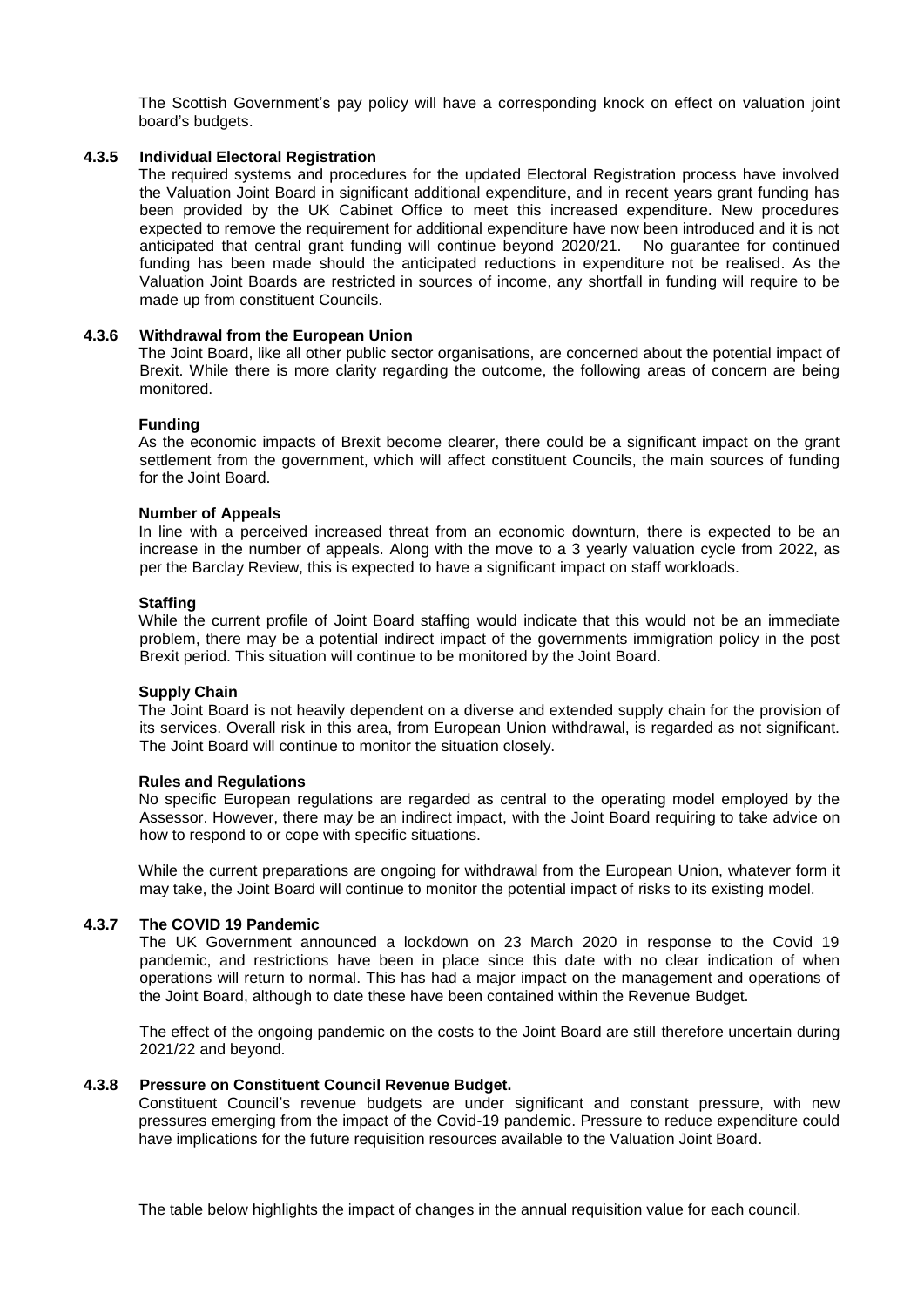| %age   | Total       | Angus   | Dundee City | Perth &        |
|--------|-------------|---------|-------------|----------------|
| Change | Revenue     | Council | Council     | <b>Kinross</b> |
|        | Requirement |         |             | Council        |
| %      |             |         |             |                |
|        | 27,650      | 7,314   | 8,563       | 11,774         |
| 3      | 82,952      | 21,941  | 25,690      | 35,321         |
| 5      | 138,253     | 36,568  | 42,817      | 58,868         |
| 10     | 276,507     | 73,136  | 85,634      | 117,737        |

#### **4.4 Requisitions to Constituent Councils**

The Tayside Valuation Joint Board, at its meeting on 19 February 1996, agreed that the level of requisitions required from each constituent Council should, for the financial year 1996/97, be based on the level of notional budget. Thereafter the method of apportionment between the Councils moved to a position whereby in 1998/99 and beyond, it would be wholly based on the proportions of the Valuation Grant Aided Expenditure (GAE) figures. The Scottish Government have not officially issued the 2021/22 GAE figures at the time of writing this report. Therefore, it is proposed that the 2020/21 GAE figures will be used for the purpose of agreeing the level of requisitions required from each constituent Council. The apportionment of the Revenue Budget for the financial year 2021/22 is detailed in Appendix B. The 2021/22 requisitions are based on the 2020/21 Grant Aided Expenditure data for each Council.

#### 5 **CONCLUSION**

The Provisional 2021/22 Revenue Budget is enclosed in order that the Tayside Valuation Joint Board may approve the budget, and agree the 2021/22 requisitions required from the three constituent Councils.

#### 6 **POLICY IMPLICATIONS**

This report has been screened for any policy implications in respect of Sustainability, Strategic Environmental Assessment, Anti-Poverty, Equality Impact Assessment and Risk Management.

There are no major issues.

#### 7 **CONSULTATIONS**

The Clerk to the Joint Board has been consulted on the content of this report.

#### 8 **BACKGROUND PAPERS**

None

**ALASTAIR KIRKWOOD GREGORY COLGAN**

**ASSESSOR TREASURER**

**14 JANUARY 2021 14 JANUARY 2021**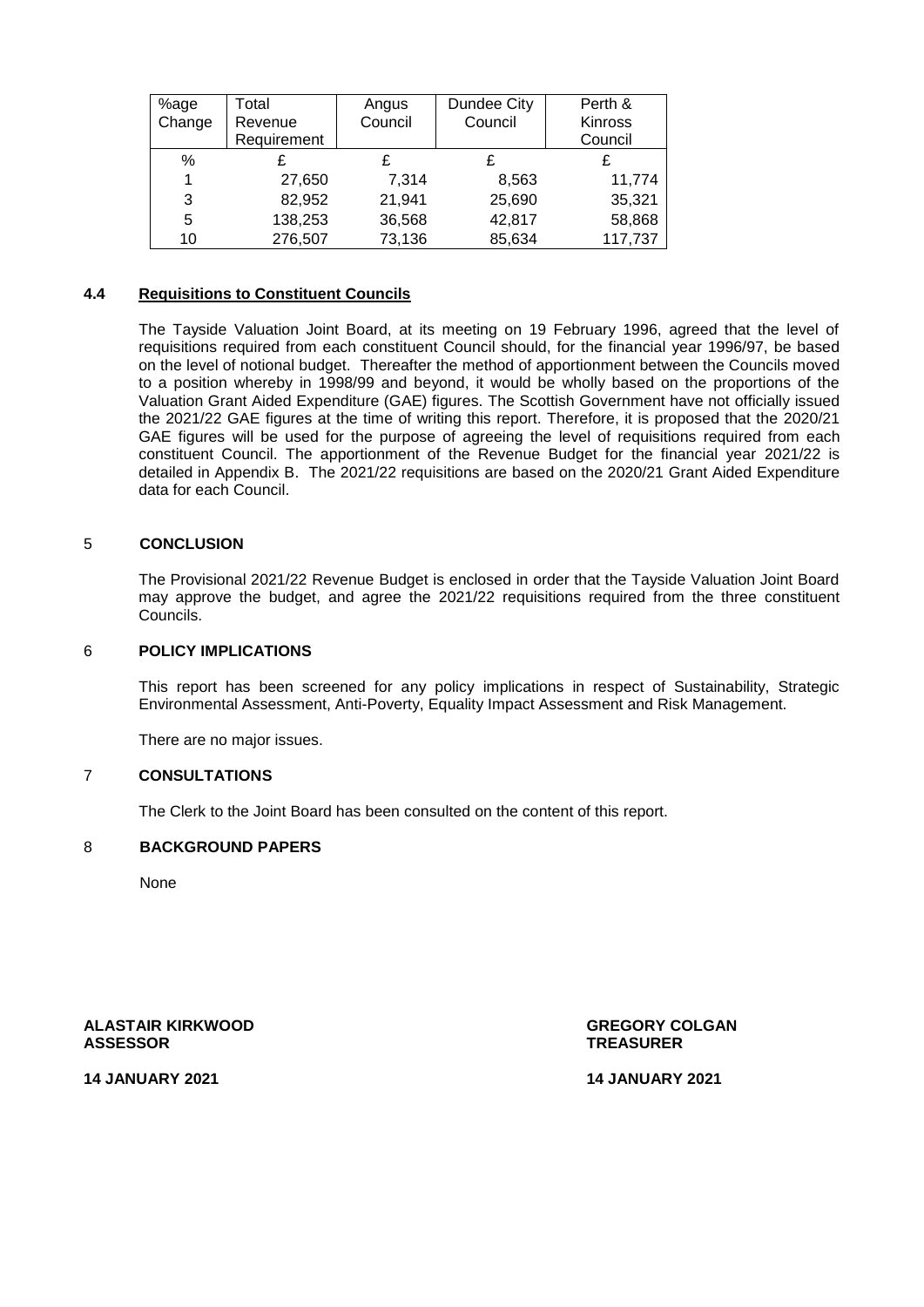| <b>TVJB REVENUE BUDGET 2021/2022</b> |
|--------------------------------------|
|--------------------------------------|

**APPENDIX A** 

| <b>EXPENDITURE BY BUDGET HEAD</b>                           | 2020 - 2021<br><b>REVENUE</b><br><b>BUDGET</b> | <b>PROPOSED</b><br><b>SAVINGS)</b> | <b>PROPOSED</b><br>2021-2022<br><b>REVENUE</b><br><b>BUDGET</b> |
|-------------------------------------------------------------|------------------------------------------------|------------------------------------|-----------------------------------------------------------------|
| <b>STAFF COSTS</b>                                          |                                                |                                    |                                                                 |
| <b>GROSS PAY</b>                                            |                                                |                                    |                                                                 |
| <b>CHIEF OFFICER</b>                                        | 258,444                                        | (5, 166)                           | 263,610                                                         |
| PRINCIPAL OFFICER                                           | 825,104                                        | (7, 350)                           | 832,454                                                         |
| <b>ADMIN</b>                                                | 182,067                                        | (4,360)                            | 186,427                                                         |
| <b>GENERAL DIVISION</b>                                     | 410,422                                        | (12, 654)                          | 423,076                                                         |
| <b>TECHNICAL</b>                                            | 292,094                                        | (66, 059)                          | 358,153                                                         |
| <b>TRAINEE</b>                                              | 146,201                                        | 91,448                             | 54,753                                                          |
|                                                             | 2,114,332                                      | (4, 141)                           | 2,118,473                                                       |
| <b>N INSURANCE</b><br><b>CHIEF OFFICER</b>                  |                                                |                                    | 32,741                                                          |
| PRINCIPAL OFFICER                                           | 32,092<br>92,431                               | (649)<br>(626)                     | 93,057                                                          |
| <b>ADMIN</b>                                                | 16,134                                         | (2,319)                            | 18,453                                                          |
| <b>GENERAL DIVISION</b>                                     | 29,341                                         | (1,250)                            | 30,591                                                          |
| <b>TECHNICAL</b>                                            | 28,401                                         | (5,222)                            | 33,623                                                          |
| <b>TRAINEE</b>                                              | 14,222                                         | 9,091                              | 5,131                                                           |
|                                                             | 212,621                                        | (975)                              | 213,596                                                         |
|                                                             |                                                |                                    |                                                                 |
| <b>SUPERANNUATION</b>                                       |                                                |                                    |                                                                 |
| <b>CHIEF OFFICER</b>                                        | 43,935                                         | (879)                              | 44,814                                                          |
| PRINCIPAL OFFICER                                           | 140,268                                        | (1, 249)                           | 141,517                                                         |
| <b>ADMIN</b><br><b>GENERAL DIVISION</b>                     | 29,764<br>69,772                               | (1,929)<br>(2, 151)                | 31,693<br>71,923                                                |
| <b>TECHNICAL</b>                                            | 43,900                                         | (11, 115)                          | 55,015                                                          |
| <b>TRAINEE</b>                                              | 24,854                                         | 15,546                             | 9,308                                                           |
|                                                             | 352,493                                        | (1, 777)                           | 354,270                                                         |
| <b>TOTAL SALARY COSTS</b>                                   | 2,679,446                                      | (6, 893)                           | 2,686,339                                                       |
| SLIPPAGE (4%)                                               | (109, 847)                                     | (2, 393)                           | (107, 454)                                                      |
| STRAIN ON FUND COSTS                                        | 19,500                                         | (500)                              | 20,000                                                          |
| <b>IMPLEMENTATION OF BARCLAY REVIEW</b>                     | 329,000                                        | 26,622                             | 302,378                                                         |
| <b>NET SALARY COSTS</b>                                     | 2,918,099                                      | 16,836                             | 2,901,263                                                       |
| ADDL ELECTORAL REGISTRATION DUTIES                          | 27,000                                         |                                    | 27,000                                                          |
| <b>OVERTIME</b>                                             | 5,000                                          |                                    | 5,000                                                           |
| COURSES/CONFERENCES                                         | 5,000                                          |                                    | 5,000                                                           |
| <b>TRAINING COURSES</b>                                     | 12,000                                         | 1,500                              | 10,500                                                          |
| ADVERTISING EMPLOYMENT etc                                  | 1,000                                          |                                    | 1,000                                                           |
| <b>NET STAFF COSTS</b>                                      | 2,968,099                                      | 18,336                             | 2,949,763                                                       |
| <b>PROPERTY</b>                                             |                                                |                                    |                                                                 |
| RATES - WM WALLACE HSE                                      | 25,000                                         |                                    | 25,000                                                          |
| RATES - PERTH                                               | 26,000                                         |                                    | 26,000                                                          |
| REPAIRS AND MAINTENANCE                                     | 3,000                                          |                                    | 3,000                                                           |
| <b>FIXTURES/FITTINGS</b>                                    | 500                                            |                                    | 500                                                             |
| <b>CLEANING DSO</b>                                         | 6,000                                          |                                    | 6,000                                                           |
| <b>WATER/SEWER</b>                                          | 8,000                                          |                                    | 8,000                                                           |
| ACCOMMODATION - WM WALLACE HSE                              | 75,000                                         |                                    | 75,000                                                          |
| <b>ACCOMMODATION - PERTH</b><br><b>TOTAL PROPERTY COSTS</b> | 78,000<br>221,500                              |                                    | 78,000<br>221,500                                               |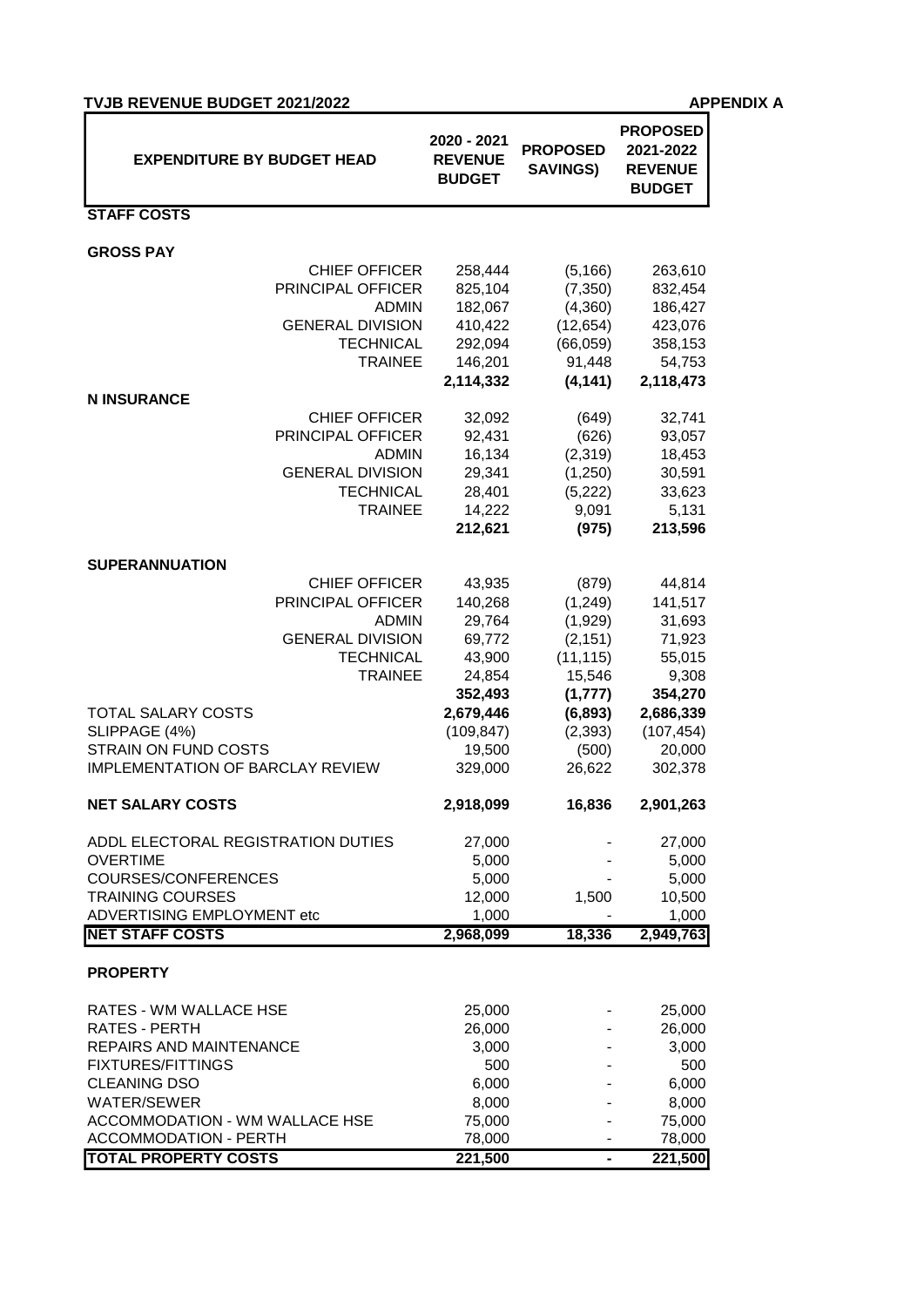| <b>TVJB REVENUE BUDGET 2021/2022</b>                  |                                                |                                    | <b>APPENDIX A (CONTINUED)</b>                                   |
|-------------------------------------------------------|------------------------------------------------|------------------------------------|-----------------------------------------------------------------|
| <b>EXPENDITURE BY BUDGET HEAD</b>                     | 2020 - 2021<br><b>REVENUE</b><br><b>BUDGET</b> | <b>PROPOSED</b><br><b>SAVINGS)</b> | <b>PROPOSED</b><br>2021-2022<br><b>REVENUE</b><br><b>BUDGET</b> |
| <b>SUPPLIES/SERVICES</b>                              |                                                |                                    |                                                                 |
| <b>EQUIPMENT - OFFICE</b>                             | 500                                            |                                    | 500                                                             |
| <b>FURNITURE - PURCHASE</b>                           | 500                                            |                                    | 500                                                             |
| <b>MAINTENANCE</b>                                    | 7,500                                          |                                    | 7,500                                                           |
| <b>PRINTING</b>                                       | 8,000                                          |                                    | 8,000                                                           |
| PRINTING REGISTER OF ELECTORS                         | 13,000                                         |                                    | 13,000                                                          |
| <b>TELEPHONE REGISTRATION</b>                         | 4,600                                          |                                    | 4,600                                                           |
| <b>STATIONERY</b>                                     | 6,000                                          |                                    | 6,000                                                           |
| <b>PHOTOCOPYING</b>                                   | 500                                            |                                    | 500                                                             |
| <b>REF BOOKS</b>                                      | 9,000                                          |                                    | 9,000                                                           |
| <b>AUDIT FEE</b>                                      | 7,800                                          |                                    | 7,800                                                           |
| <b>INTERNAL AUDIT SERVICES</b>                        | 7,000                                          |                                    | 7,000                                                           |
| <b>LEGAL FEES</b>                                     | 12,500                                         |                                    | 12,500                                                          |
| <b>TELEPHONE RENTALS</b>                              | 7,500                                          |                                    | 7,500                                                           |
| <b>POSTAGES</b>                                       | 85,000                                         |                                    | 85,000                                                          |
| <b>MISC SUPPLIES ETC</b>                              | 5,500                                          |                                    | 5,500                                                           |
| <b>EXHIBITION OF LISTS</b>                            | 500                                            |                                    | 500<br>25,000                                                   |
| <b>INSURANCE /RISK MGT</b><br><b>COMPUTER SERVICE</b> | 25,000                                         |                                    |                                                                 |
| ELECTORAL - IT LICENCES Etc.                          | 65,000<br>16,000                               |                                    | 65,000                                                          |
| <b>CENTRAL SUPPORT SERVS</b>                          | 39,300                                         | (800)                              | 16,000<br>40,100                                                |
| <b>HEALTH AND SAFETY</b>                              | 2,000                                          |                                    | 2,000                                                           |
|                                                       |                                                |                                    |                                                                 |
| <b>TOTAL SUPPLIES/SERVICES</b>                        | 322,700                                        | (800)                              | 323,500                                                         |
| <b>TRANSPORT</b>                                      |                                                |                                    |                                                                 |
| <b>SUBSISTENCE</b>                                    |                                                |                                    |                                                                 |
| <b>CONTRACT CAR SUBSIDY</b>                           | 4,000                                          |                                    | 4,000                                                           |
| <b>CAR ALLOWANCES</b>                                 | 45,000                                         |                                    | 45,000                                                          |
| <b>TOTAL TRANSPORT COSTS</b>                          | 49,000                                         | $\blacksquare$                     | 49,000                                                          |
| <b>VALUATION APPEAL COMMITTEE</b>                     | 50,000                                         |                                    | 50,000                                                          |
|                                                       |                                                |                                    |                                                                 |
| <b>TOTAL EXPENDITURE</b>                              | 3,611,299                                      | 17,536                             | 3,593,763                                                       |
| <b>INCOME</b>                                         |                                                |                                    |                                                                 |
| <b>BARCLAY FUNDING</b>                                | 329,000                                        | 26,622                             | 302,378                                                         |
| ADDL ELECTORAL REGISTRATION DUTIES                    | 27,000                                         |                                    | 27,000                                                          |
| <b>SURVEY FEES</b>                                    | 100                                            |                                    | 100                                                             |
| SALE VALUATION ROLE / COUNCIL TAX LIST                | 200                                            |                                    | 200                                                             |
| SALE REGISTER OF ELECTORS                             | 8,000                                          |                                    | 8,000                                                           |
| <b>INTEREST ON BALANCE</b>                            | 2,000                                          |                                    | 2,000                                                           |
| <b>NET INCOME</b>                                     | 366,300                                        | 26,622                             | 339,678                                                         |
| REGISTRATION RECHARGE                                 | 453,931                                        | (9,079)                            | 463,010                                                         |
| <b>TOTAL INCOME</b>                                   | 820,231                                        | 17,543                             | 802,688                                                         |
|                                                       |                                                |                                    |                                                                 |
| <b>NET EXPENDITURE</b>                                | 2,791,068                                      | (7)                                | 2,791,075                                                       |
| USE OF BALANCES                                       | 26,000                                         | (7)                                | 26,007                                                          |
| <b>PROVISIONAL NET BUDGET</b>                         | 2,765,068                                      | ٠                                  | 2,765,068                                                       |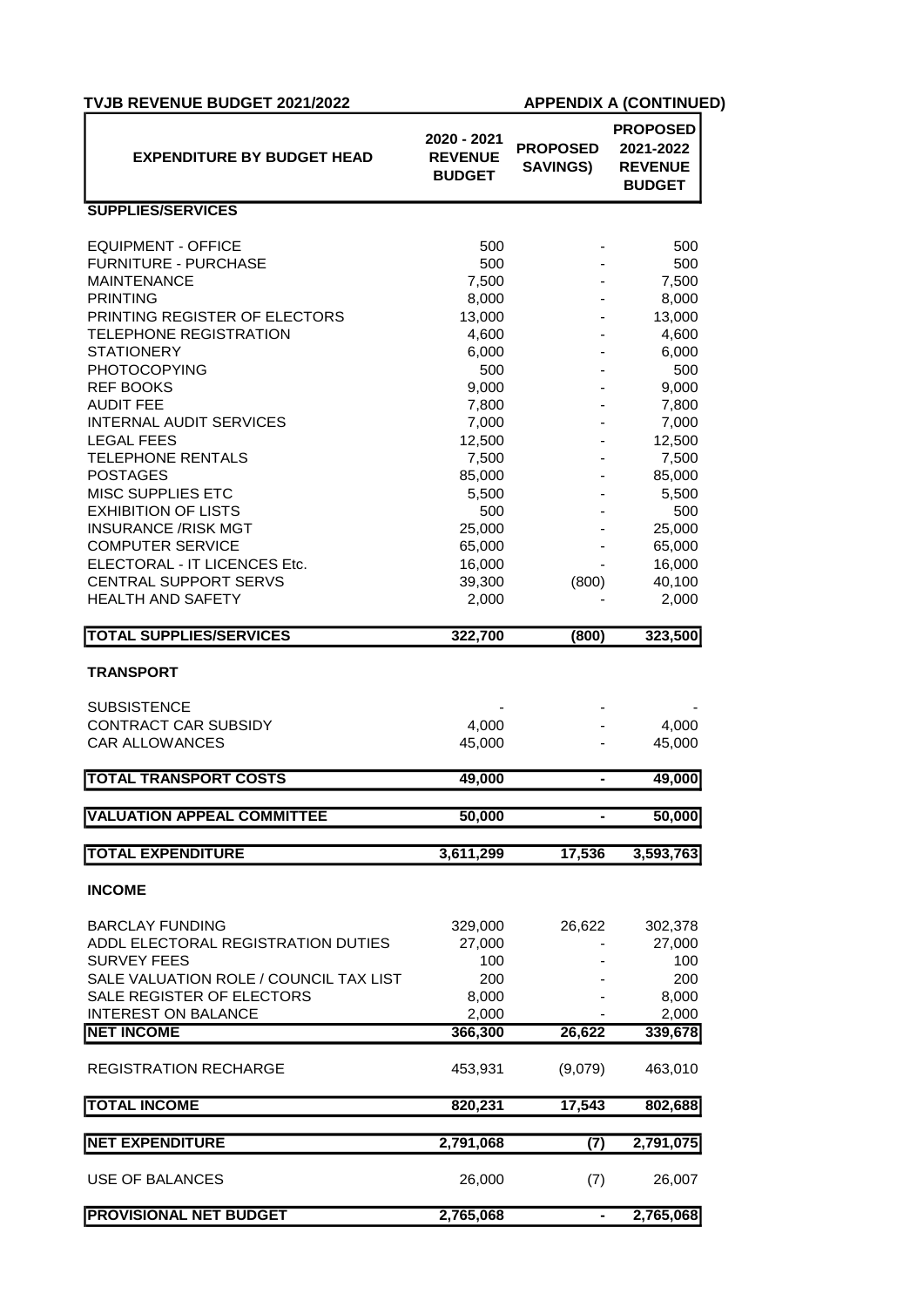## **APPENDIX B TAYSIDE VALUATION JOINT BOARD**

## **REVENUE BUDGET 2021/2022**

## **REQUISITION APPORTIONMENTS FOR CONSTITUENT COUNCILS**

|                 | <b>Grant Aided Expenditure 2020/21</b> |                                        |                                                          |                                                                       |  |
|-----------------|----------------------------------------|----------------------------------------|----------------------------------------------------------|-----------------------------------------------------------------------|--|
| Council         | Land<br><b>Valuation</b>               | <b>Council Tax</b><br><b>Valuation</b> | <b>Total</b><br><b>Grant Aided</b><br><b>Expenditure</b> | <b>Total GAE</b><br>and<br><b>Requisition</b><br><b>Apportionment</b> |  |
| Angus           | 373                                    | 217                                    | 590                                                      | 26.45%                                                                |  |
| Dundee City     | 405                                    | 286                                    | 691                                                      | 30.97%                                                                |  |
| Perth & Kinross | 671                                    | 279                                    | 950                                                      | 42.58%                                                                |  |
|                 | 1,449                                  | 782                                    | 2,231                                                    | 100.00%                                                               |  |

## **PROPOSED REVENUE BUDGET 2021/22 REQUISITIONS**

| <b>UNIU U INIIU U</b> | <b>UII</b>                                          | ں ہے               | oov.                | −∠.∪∪ /∪          |                          |  |
|-----------------------|-----------------------------------------------------|--------------------|---------------------|-------------------|--------------------------|--|
|                       | 1,449                                               | 782                | 2,231               | 100.00%           |                          |  |
|                       |                                                     |                    |                     |                   |                          |  |
|                       | <b>PROPOSED REVENUE BUDGET 2021/22 REQUISITIONS</b> |                    |                     |                   |                          |  |
|                       |                                                     |                    |                     | <b>Additional</b> | <b>Total Sum due to</b>  |  |
|                       | <b>Valuation</b>                                    | <b>Requisition</b> | <b>Registration</b> | <b>ER Duties</b>  | <b>Tayside Valuation</b> |  |
| <b>Council</b>        | <b>Apportionment</b>                                |                    | Recharge            | Recharge          | <b>Joint Board</b>       |  |
|                       |                                                     |                    |                     |                   |                          |  |
| Angus                 | 26.45%                                              | 731,360            | 202,394             | 11,500            | 945,254                  |  |
| Dundee City           | 30.97%                                              | 856,342            |                     |                   | 856,342                  |  |
| Perth & Kinross       | 42.58%                                              | 1,177,366          | 260,616             | 15,500            | 1,453,482                |  |
|                       | 100.00%                                             | 2,765,068          | 463,010             | 27,000            | 3,255,078                |  |
|                       |                                                     |                    |                     |                   |                          |  |